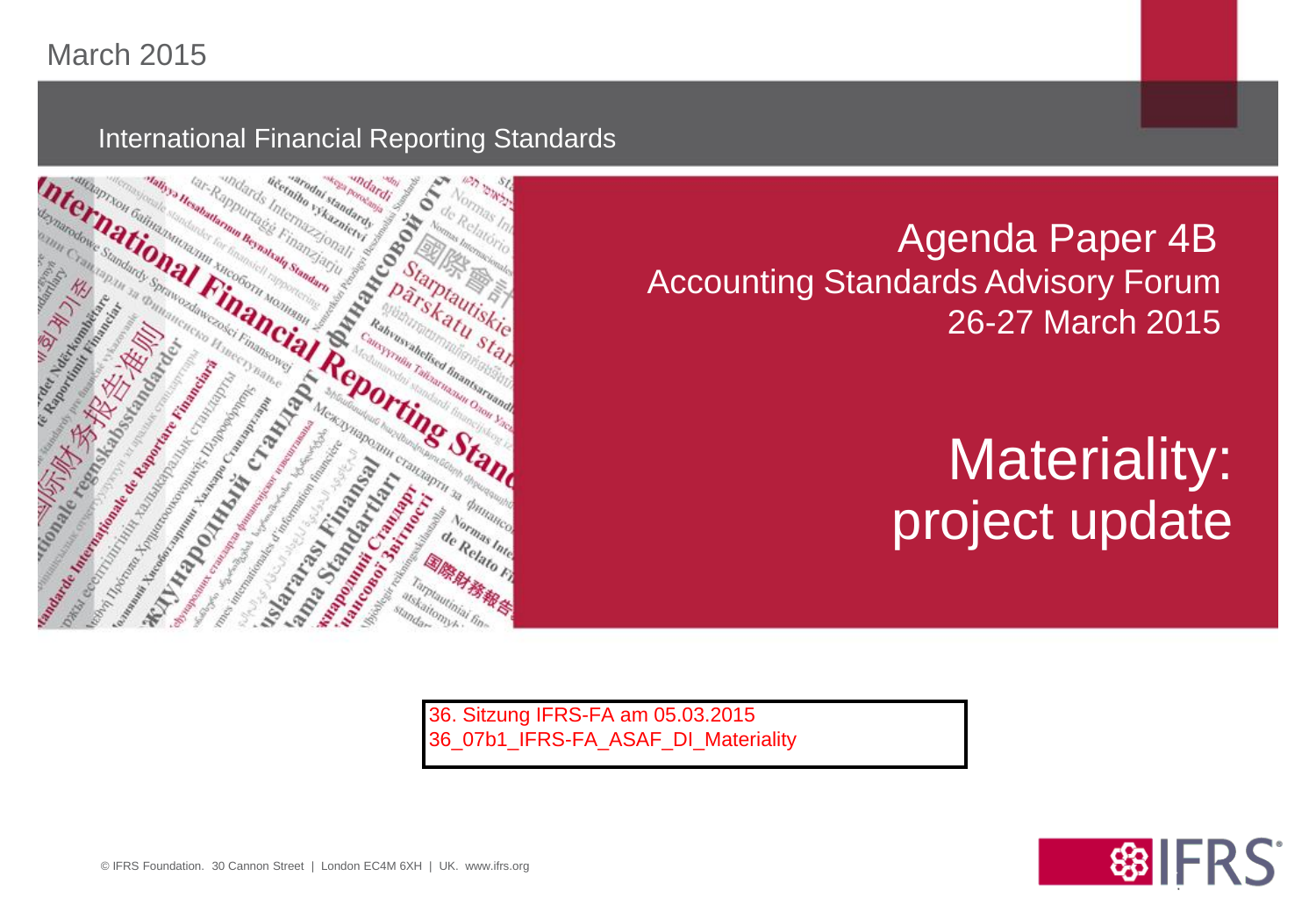- To update you on the current status of the Materiality project.
- To solicit your opinions on the content of the draft Practice Statement.
- To ask whether you think any other topics should be added to the Practice Statement.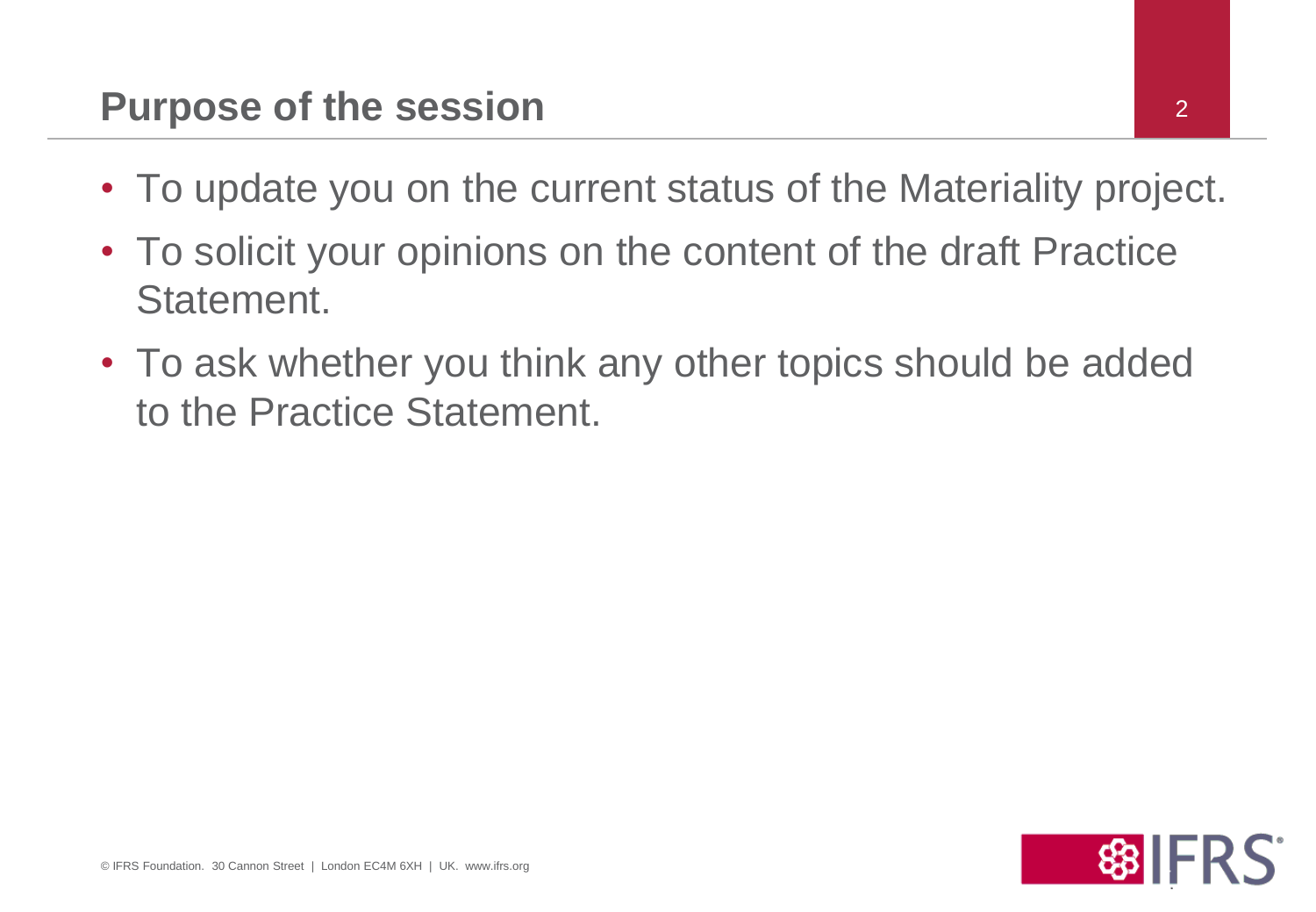#### International Financial Reporting Standards

## Current status

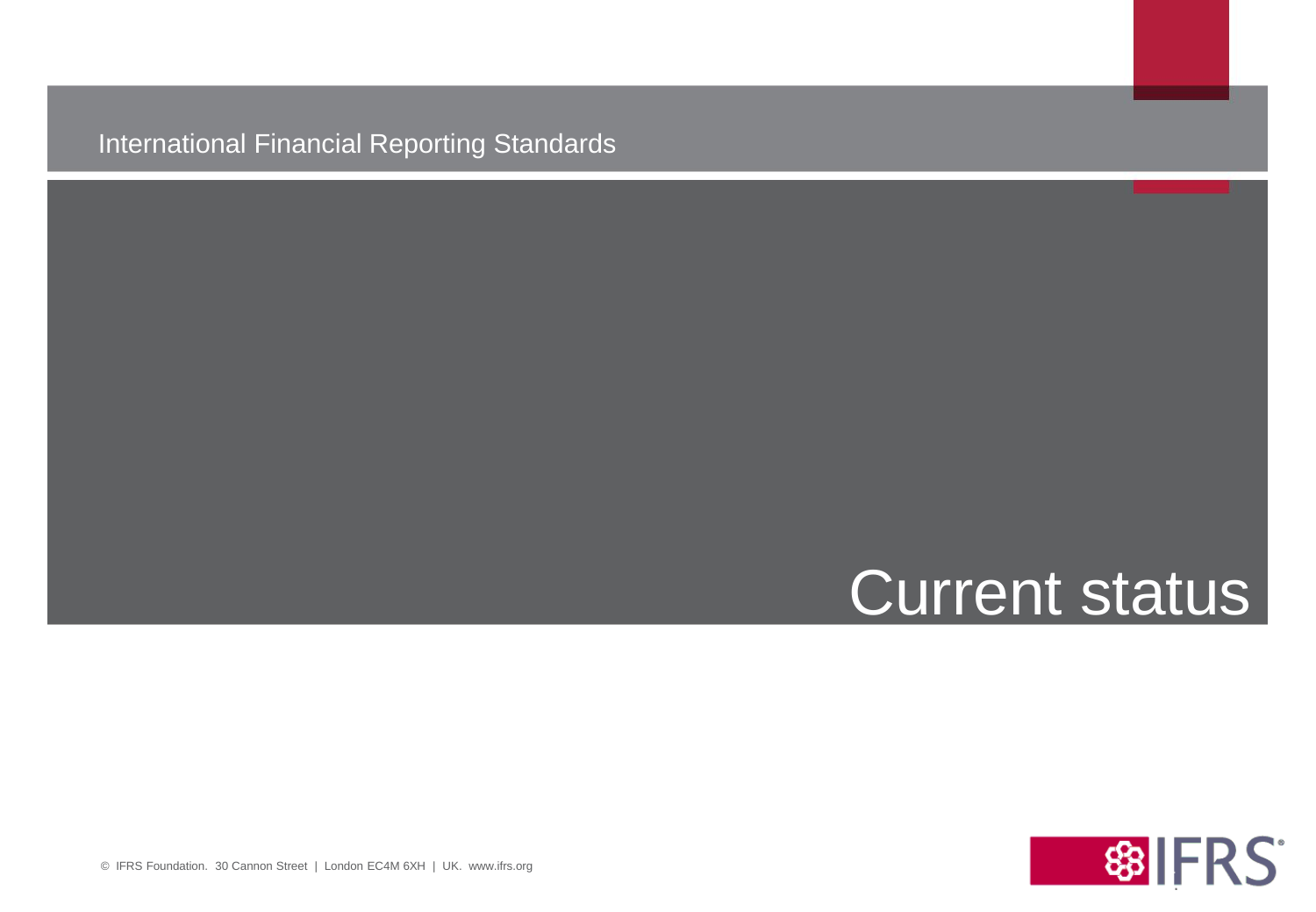### **Materiality project**



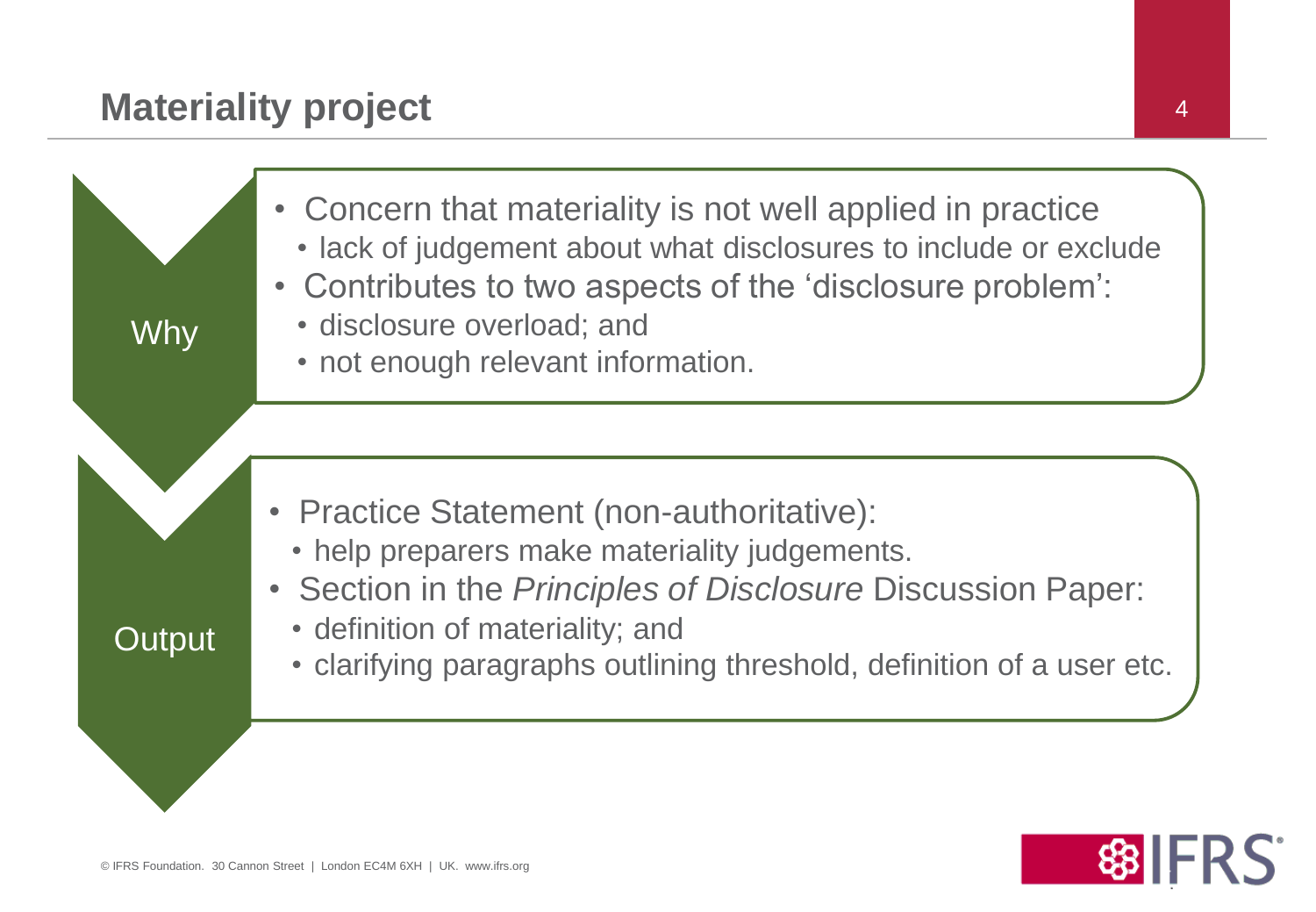![](_page_4_Figure_2.jpeg)

| <b>Specific issues</b> |                   |                           |             |            |                 |  |
|------------------------|-------------------|---------------------------|-------------|------------|-----------------|--|
| Non-IFRS               | <b>Disclosure</b> | Consistency/comparability | Cross-      | Accounting | Proportionality |  |
| information            | <b>objectives</b> | of disclosures            | referencing | policies   |                 |  |

|                                                         | Wider issues                                 |                   |
|---------------------------------------------------------|----------------------------------------------|-------------------|
| Disclosure of changes policies and<br>estimates (IAS 8) | Implications on existing<br><b>Standards</b> | Digital reporting |

![](_page_4_Picture_5.jpeg)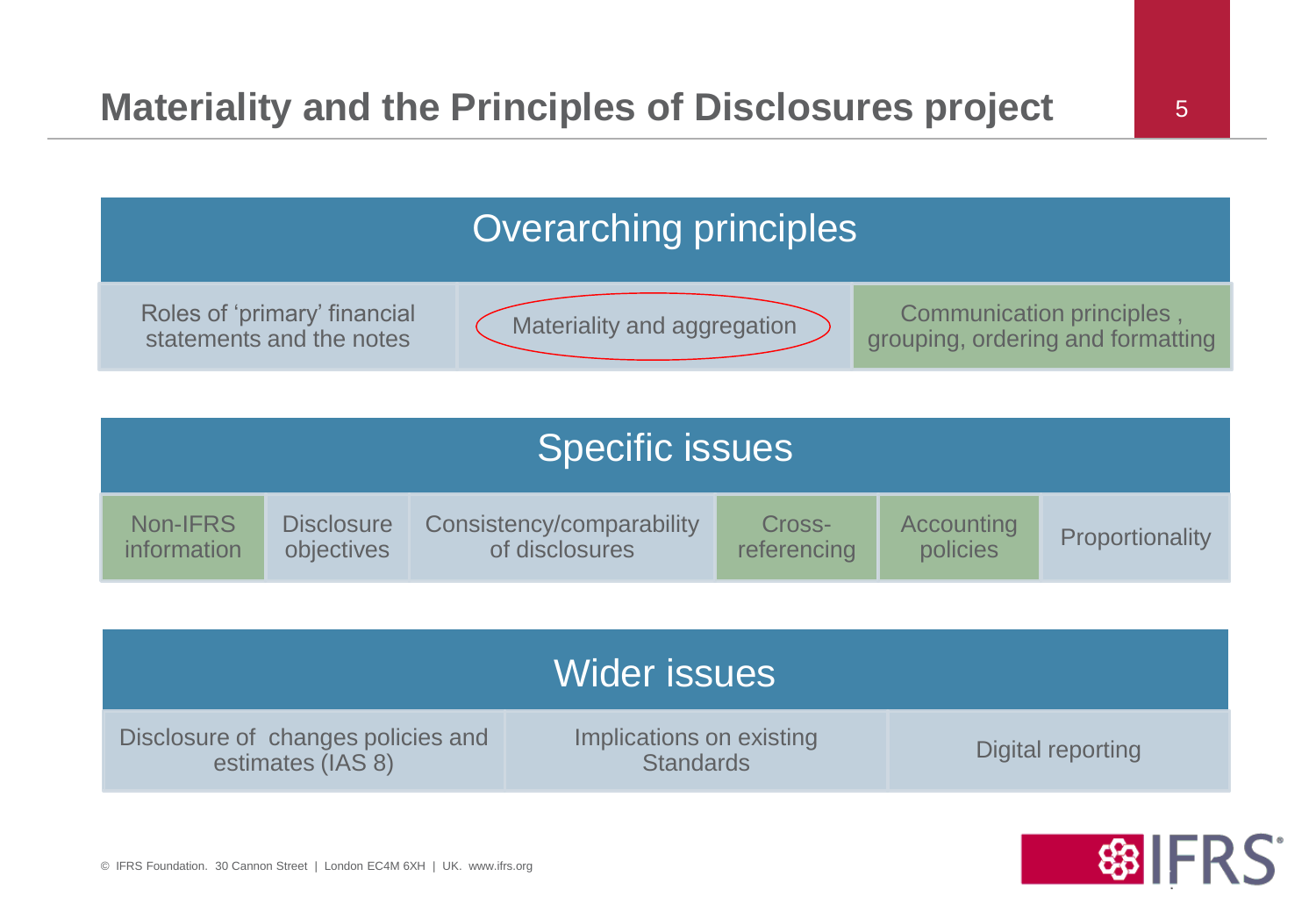International Financial Reporting Standards

# Proposed Practice **Statement**

![](_page_5_Picture_2.jpeg)

© IFRS Foundation. 30 Cannon Street | London EC4M 6XH | UK. www.ifrs.org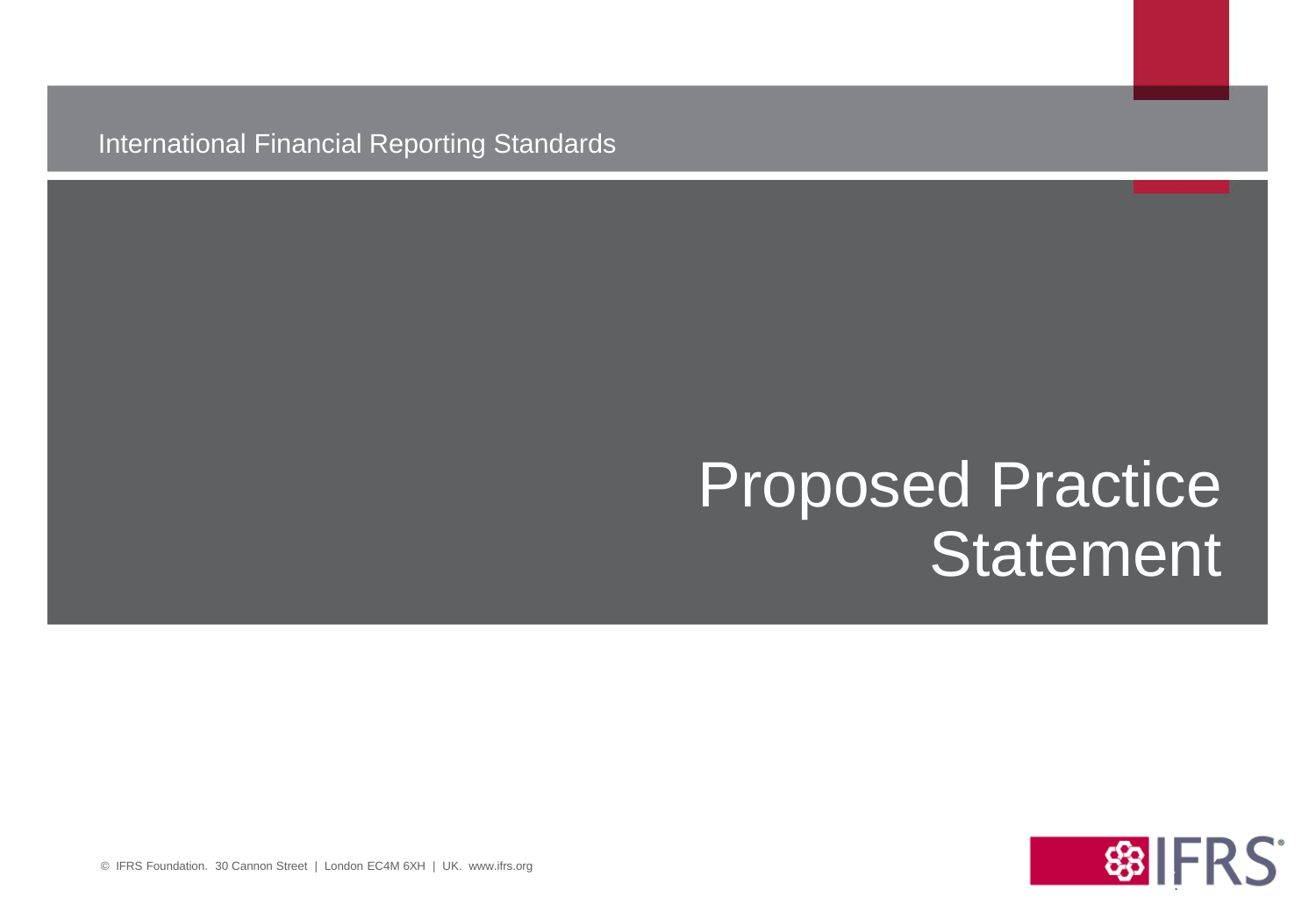- To highlight the importance of materiality.
- To clarify common areas of misunderstanding; in particular that materiality is a qualitative concept and not solely quantitative.
- To encourage preparers to exercise judgement.
- To combine and build on some of the existing guidance published by standard-setters and regulators worldwide, and to make it relevant to a IFRS setting.

7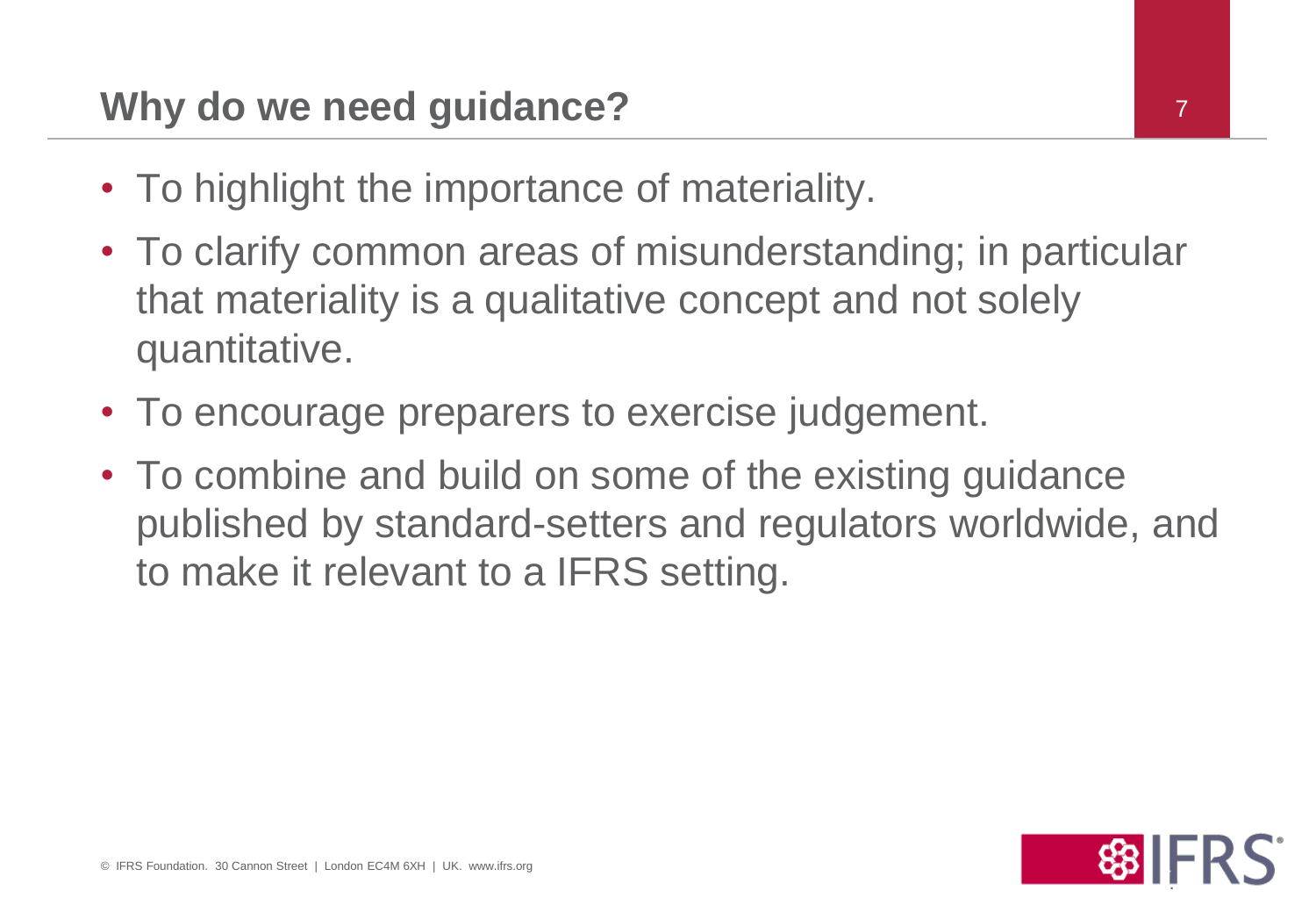- Flexibility-It is not a Standard or mandatory, however, jurisdictions can choose to mandate it.
- It will be exposed in accordance with normal due process: – it will require public consultation, which will encourage transparency, as well as promoting buy in from preparers; and
	- it will provide uniformity across IFRS jurisdictions.
- It allows greater use of illustrative examples.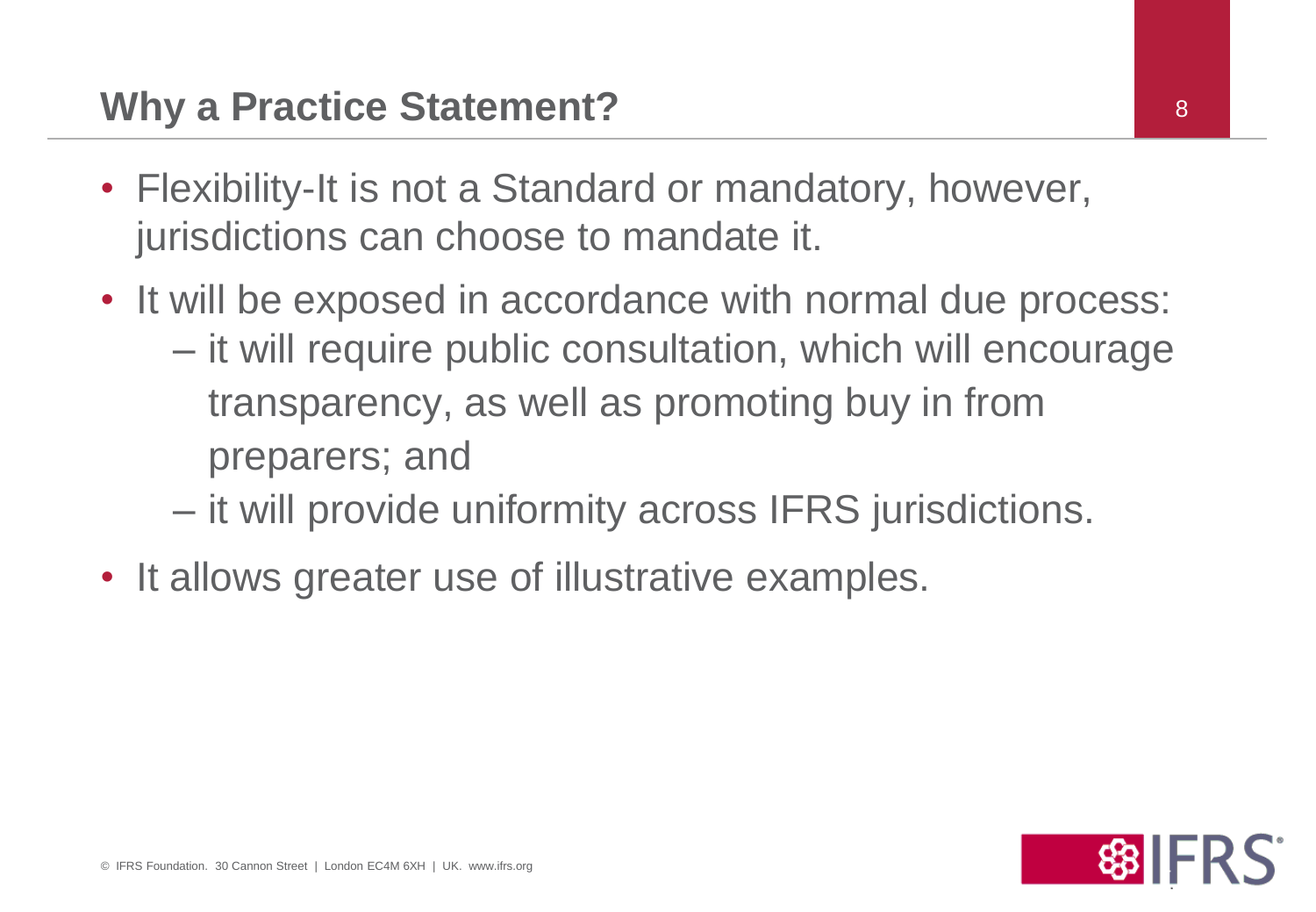- The guidance in the Practice Statement will not aim to provide a comprehensive list of considerations when making judgements about materiality in preparing the financial statements.
- Instead, it will aim to illustrate the sorts of factors an entity should take into consideration.
- The Practice Statement will apply to the preparation of financial statements in accordance with IFRS. However, entities may find the Practice Statement helpful when preparing other types of financial information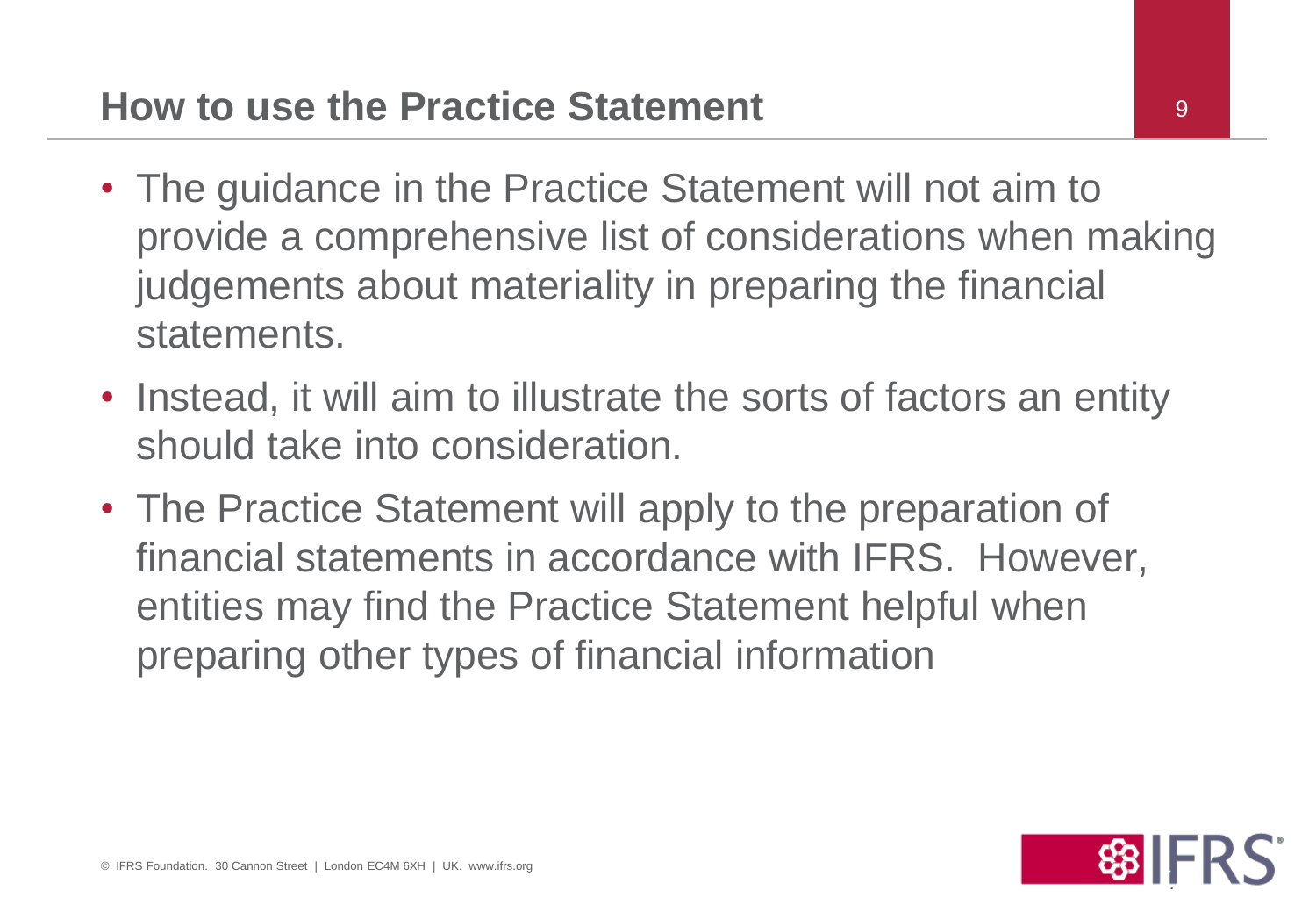## **Content**

- What is materiality?
	- expansion on the definition.
- Who are the primary users?
- What are the key characteristics of materiality:
	- it is a pervasive concept;
	- it requires the use of judgement; and
	- it involves a qualitative assessment.
- The types of considerations when applying materiality:
	- the characteristics of the primary users;
	- the type of decisions being made by the primary users and their information needs; and
	- the appropriate context for assessing materiality.

![](_page_9_Picture_12.jpeg)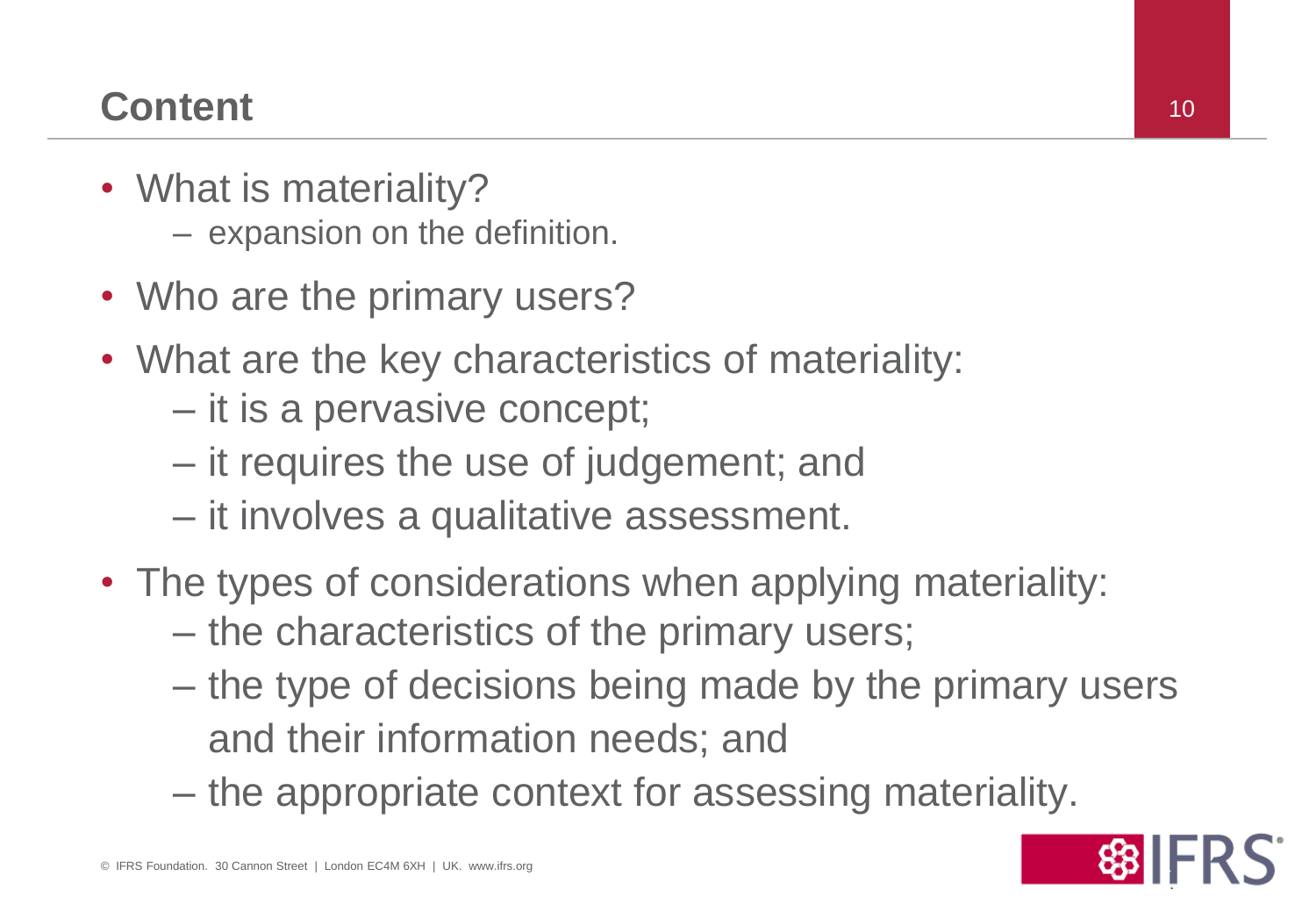## **Content cont…**

- Materiality on the face vs in the notes vs in the financial statements as a whole.
- Dealing with immaterial information.
- Aggregation of information.
- How to deal with identified errors, omissions or misstatements:
	- types of misstatements, eg mistakes vs intentional;
	- make a collective assessment; and
	- consider unadjusted prior period misstatements.
- The differences with materiality in the context of IFRS and the materiality thresholds used by auditors.

![](_page_10_Picture_9.jpeg)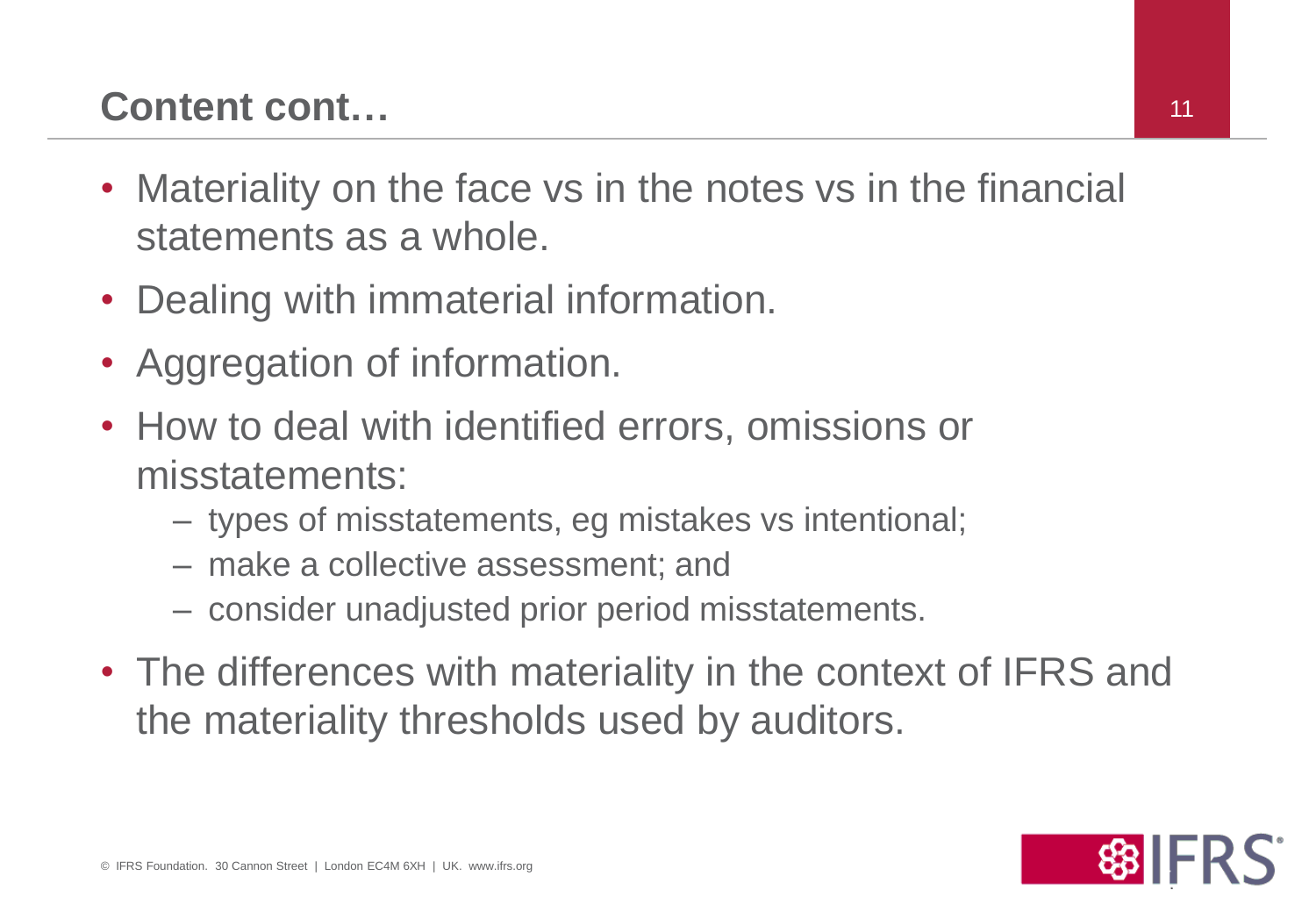### International Financial Reporting Standards

# **Questions**

![](_page_11_Picture_2.jpeg)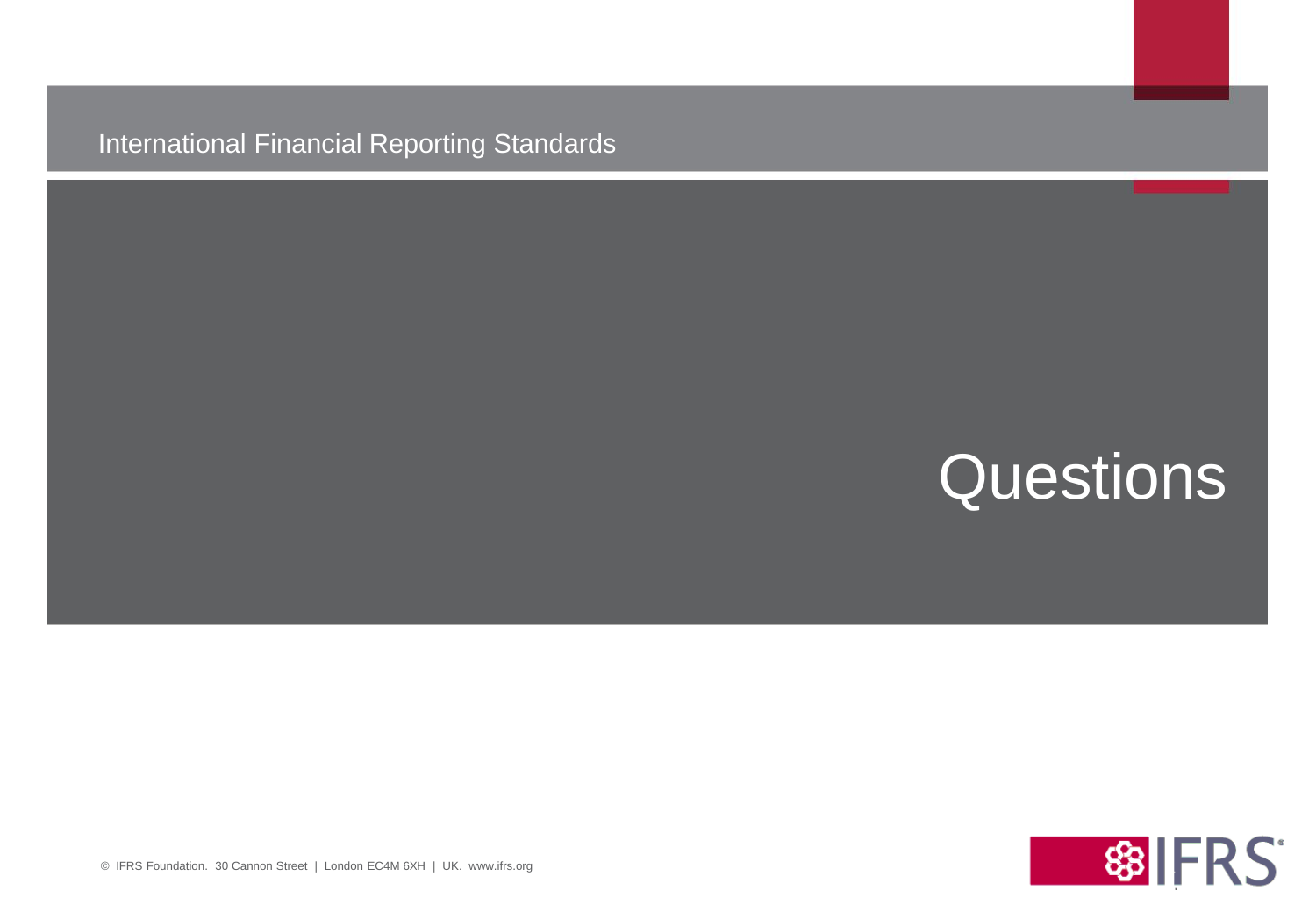- Do you think other topics should be addressed in the Practice Statement?
- Do you have any other comments on the proposed content of the Practice Statement?

**SBIFRS**